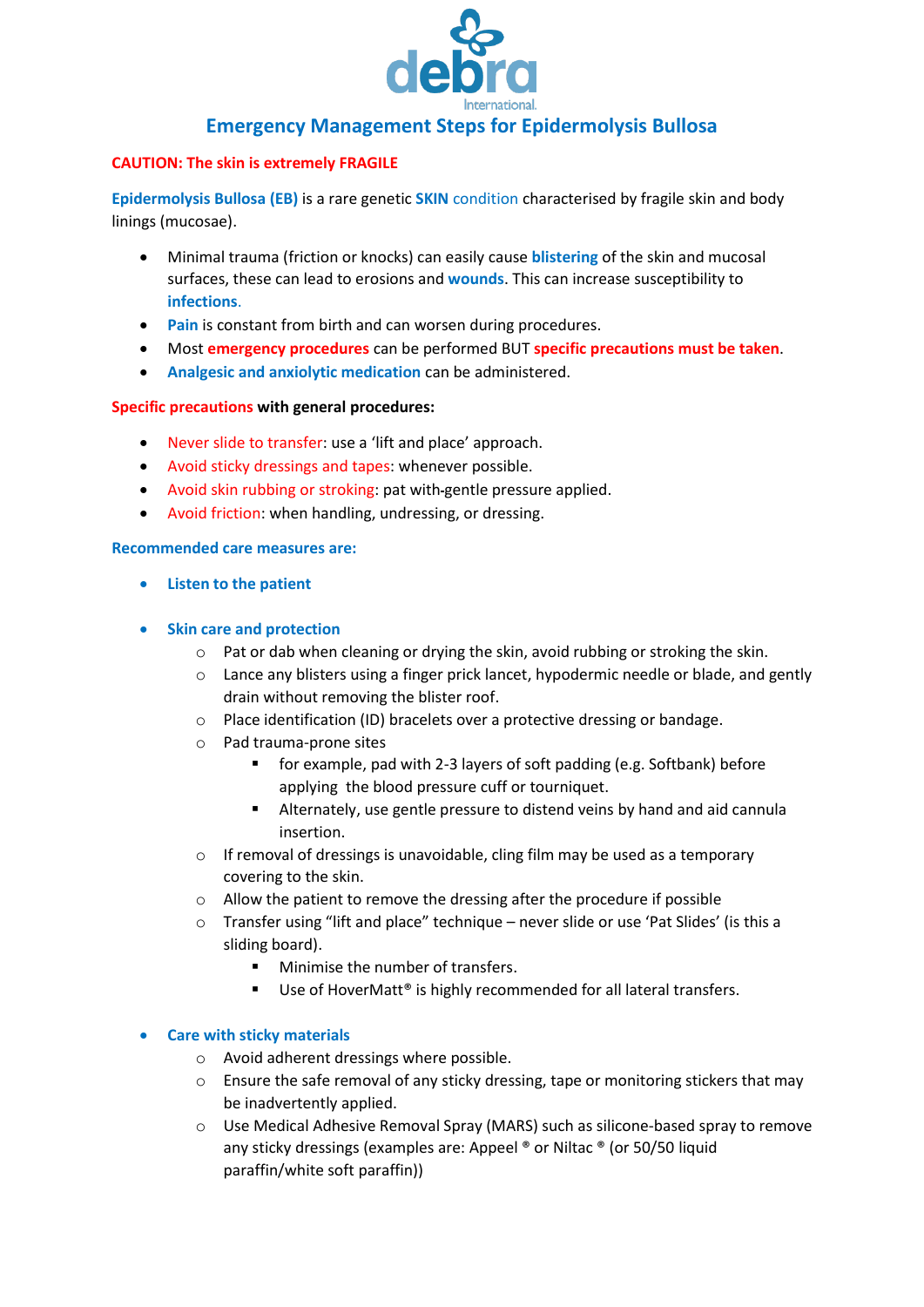

- o If silicone-based spray is not available, soak dressings with lukewarm water.
- o Remove adhesives from electrocardiogram pads and secure with non-adhesive dressings such as Mepitel One.
- o Never tape the eyelids
	- Instead close gently and apply simple eye ointment to prevent the eyes drying out.
	- **EXPLUE 11 If the eyes are excessively dry, or the eyelids are scarred, artificial tears may** be used. Don't open the eyes; apply artificial tears drops, gels, or ointments on eyelashes; and allow the person to stay in a dark room.
	- Use Mepitel One if needed

# • **Lubricate, lubricate, lubricate**

- o Gloved hands in contact with the skin can cause damage to fragile skin. Gloves should be lubricated if practical.
- o Lubricate all devices (thermometer, cannulas, catheters, feeding tubes, etc.)
- o Use lubricated clip sensors for pulse oximetry.

## • **Selecting devices**

o Use smallest effective sizes for catheters and tubes.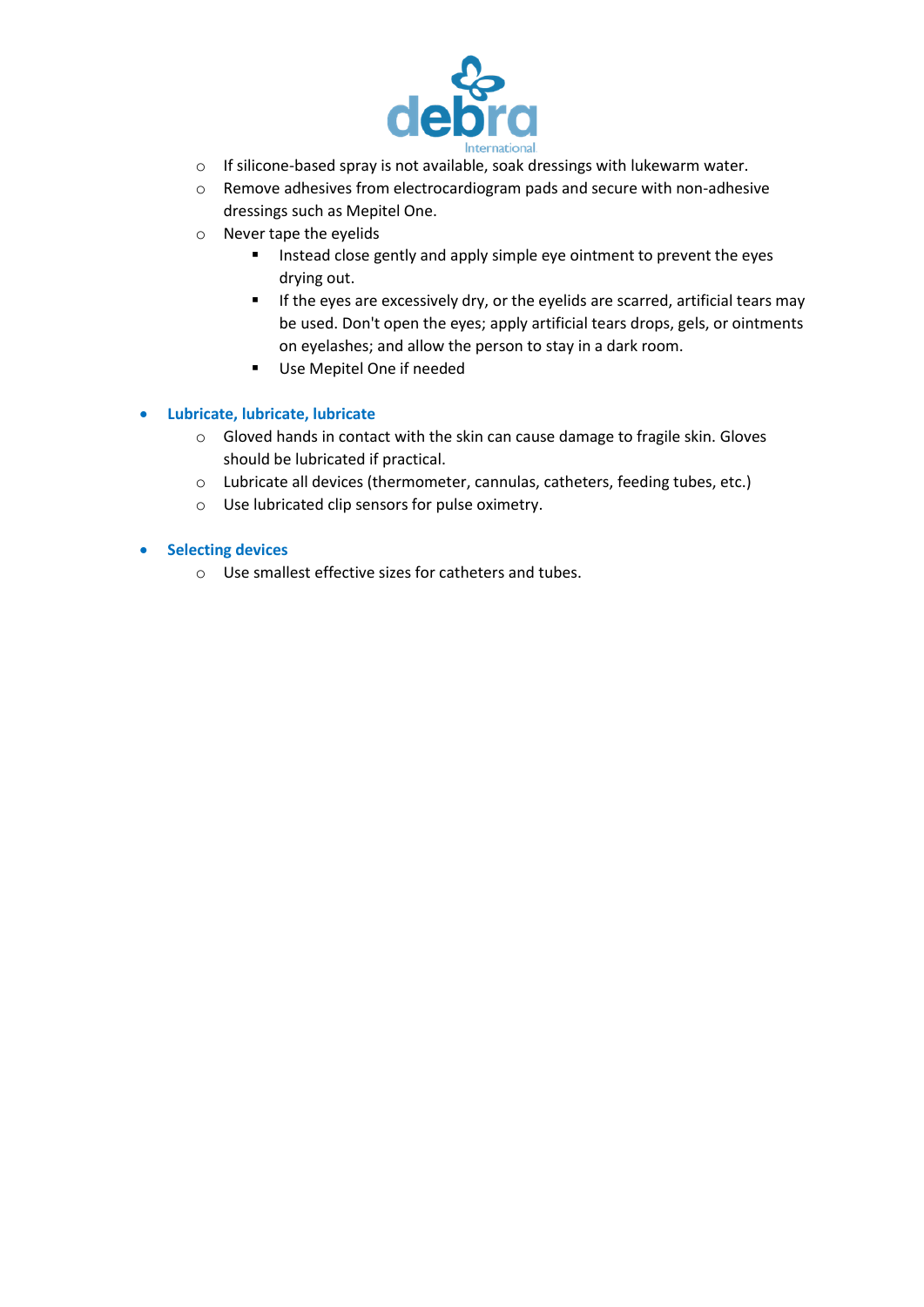

**The following table summarises some emergency management steps for some of the most common EB related events which can be carried out prior to hospitalization with EB.** *Columns are ordered in descending order of Emergency response (from left to right).* 

|                            | Acute upper airway obstruction                                                                                                                                                                                     | <b>Sepsis</b>                                                                                                                                                                                                                                                                                                                              | <b>Corneal erosions</b>                                                                                                                                                           | <b>Acute feeding inability in</b><br>new-borns /infants                                                                                                   | <b>Acute oesophageal</b><br>obstruction                                                                                                                                                                                                                                                                 | <b>Acute urinary retention</b>                                                                                                                                                                                                                                                                        |
|----------------------------|--------------------------------------------------------------------------------------------------------------------------------------------------------------------------------------------------------------------|--------------------------------------------------------------------------------------------------------------------------------------------------------------------------------------------------------------------------------------------------------------------------------------------------------------------------------------------|-----------------------------------------------------------------------------------------------------------------------------------------------------------------------------------|-----------------------------------------------------------------------------------------------------------------------------------------------------------|---------------------------------------------------------------------------------------------------------------------------------------------------------------------------------------------------------------------------------------------------------------------------------------------------------|-------------------------------------------------------------------------------------------------------------------------------------------------------------------------------------------------------------------------------------------------------------------------------------------------------|
| <b>Emergency diagnosis</b> | Clinical history<br>• Hoarseness<br>• Episodes of respiratory stridor                                                                                                                                              | Clinical history<br>• Feeling unwell<br>• Change in behavior,<br>functioning and/or<br>consciousness.<br>$\bullet \downarrow$ urine output the previous<br>12-24 hours.<br>• Any risk factors for infection<br>noted.                                                                                                                      | <b>Clinical history</b><br>• Pain, inability to open the<br>eye, photophobia, and<br>excessive tearing.<br>• There may or may not be a<br>history of minor preceding<br>trauma.   | Clinical history<br>• Sudden uncontrollable<br>crying.<br>• Feeding refusal.                                                                              | <b>Clinical history</b><br>Frequently onset is during a<br>meal, following ingestion of<br>a large or traumatic bolus of<br>food.                                                                                                                                                                       | <b>Clinical history</b><br>• Inability to pass urine, dry<br>diapers in infants,<br>abdominal distension,<br>and discomfort.<br>• There may be a history of<br>difficulty starting<br>urination and reduced<br>urinary flow, a deflected<br>stream or of blistering<br>around the urethral<br>meatus. |
|                            | Clinical features<br>• Prominent inspiratory stridor<br>with suprasternal and sternal<br>wall retraction, worsened by<br>crying<br>• Shortness of breath, agitation,<br>and distress<br>• Pale to dusky complexion | Clinical scoring (age appropriate)<br>to assess an individual's risk of<br>sepsis:<br>· Unwell, confused, altered<br>conscious.<br>$\bullet$ $\uparrow$ respiratory rate<br>• Hypotension<br>· Tachycardia or bradycardia<br>• Temperature normal, low, or<br>raised<br>• $\downarrow$ oxygen saturations<br>• Dusky, mottled skin changes | Clinical features<br>• Blepharospasm<br>• Excessive tearing<br>• Redness of the eye<br>• Blurred vision<br>· Corneal defect(s) visible on<br>fluorescein slit lamp<br>examination | <b>Clinical features</b><br>• Sialorrhea (drooling or<br>excessive salivation)<br>• Presence of one or more<br>large tense blisters in the<br>oral cavity | <b>Clinical features</b><br>• Acute complete/almost<br>complete inability to<br>swallow solids or both<br>solids and liquids<br>• Acute painful dysphagia<br>• Onset of a severe<br>sialorrhea (drooling or<br>excessive salivation)<br>or worsening of a<br>pre-existing sialorrhea<br>• Regurgitation | <b>Clinical features</b><br>· Enlarged, tender bladder<br>on abdominal palpation<br>• Blistering around urethral<br>meatus, meatal stenosis,<br>labial fusion (females)                                                                                                                               |
| <b>ACTION</b>              | Emergency call                                                                                                                                                                                                     | Emergency call <sup>2</sup>                                                                                                                                                                                                                                                                                                                | Go to the hospital *                                                                                                                                                              | If trained try at home or if<br>NOT go to the hospital*                                                                                                   | After 2-3 days if inadequate<br>fluid intake or untreatable<br>pain go to the hospital *                                                                                                                                                                                                                | Referral to hospital *                                                                                                                                                                                                                                                                                |
| <b>Who</b>                 | First aid by emergency service<br>/Paramedics                                                                                                                                                                      | <b>Local doctor or paramedics</b>                                                                                                                                                                                                                                                                                                          | Local doctor, trained parents/<br>caregivers                                                                                                                                      | Local doctor, trained parents/<br>caregivers; EB nurse<br>specialist;                                                                                     | <b>Local doctor; EB nurse</b><br>specialist;                                                                                                                                                                                                                                                            | <b>Local doctor</b>                                                                                                                                                                                                                                                                                   |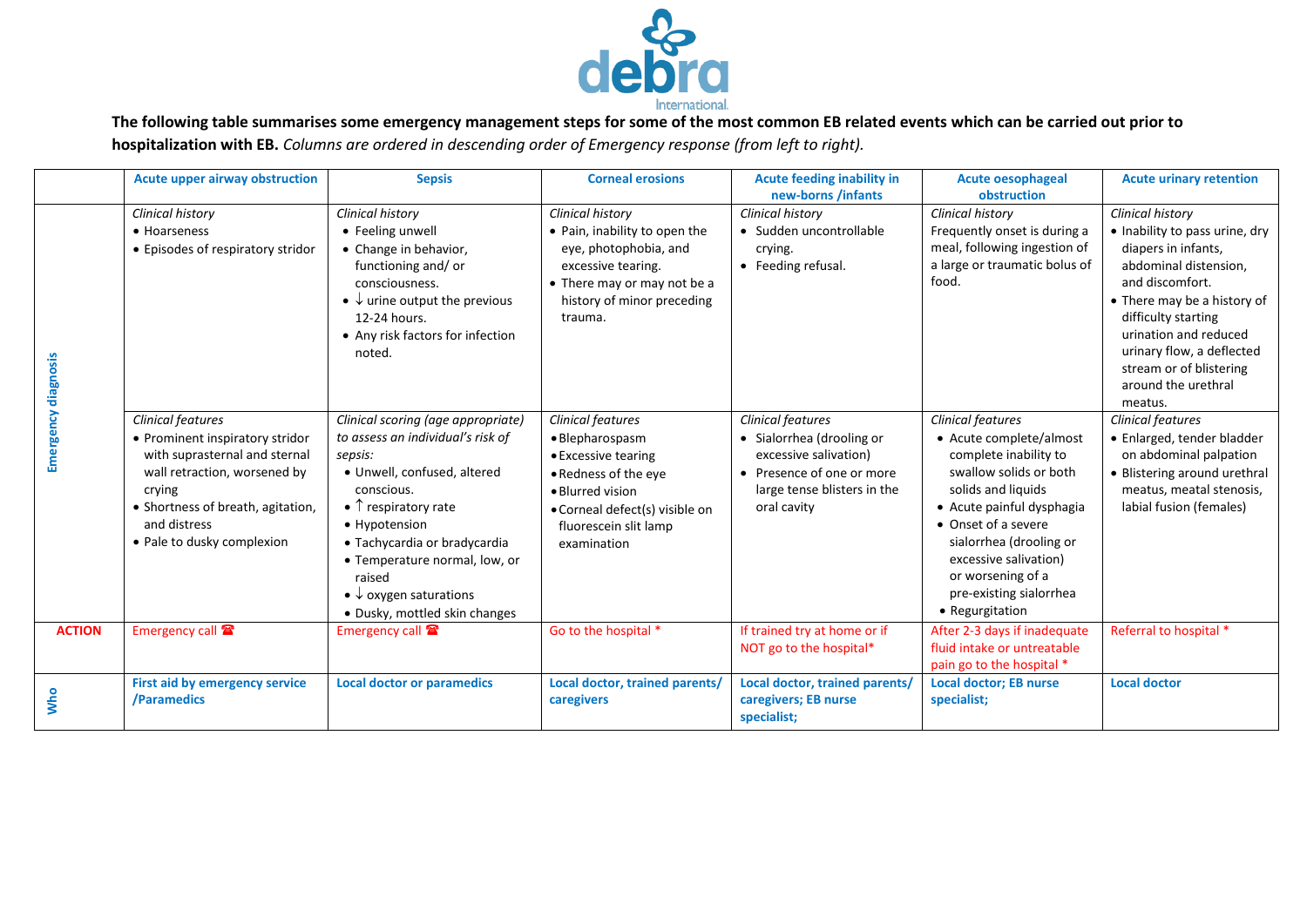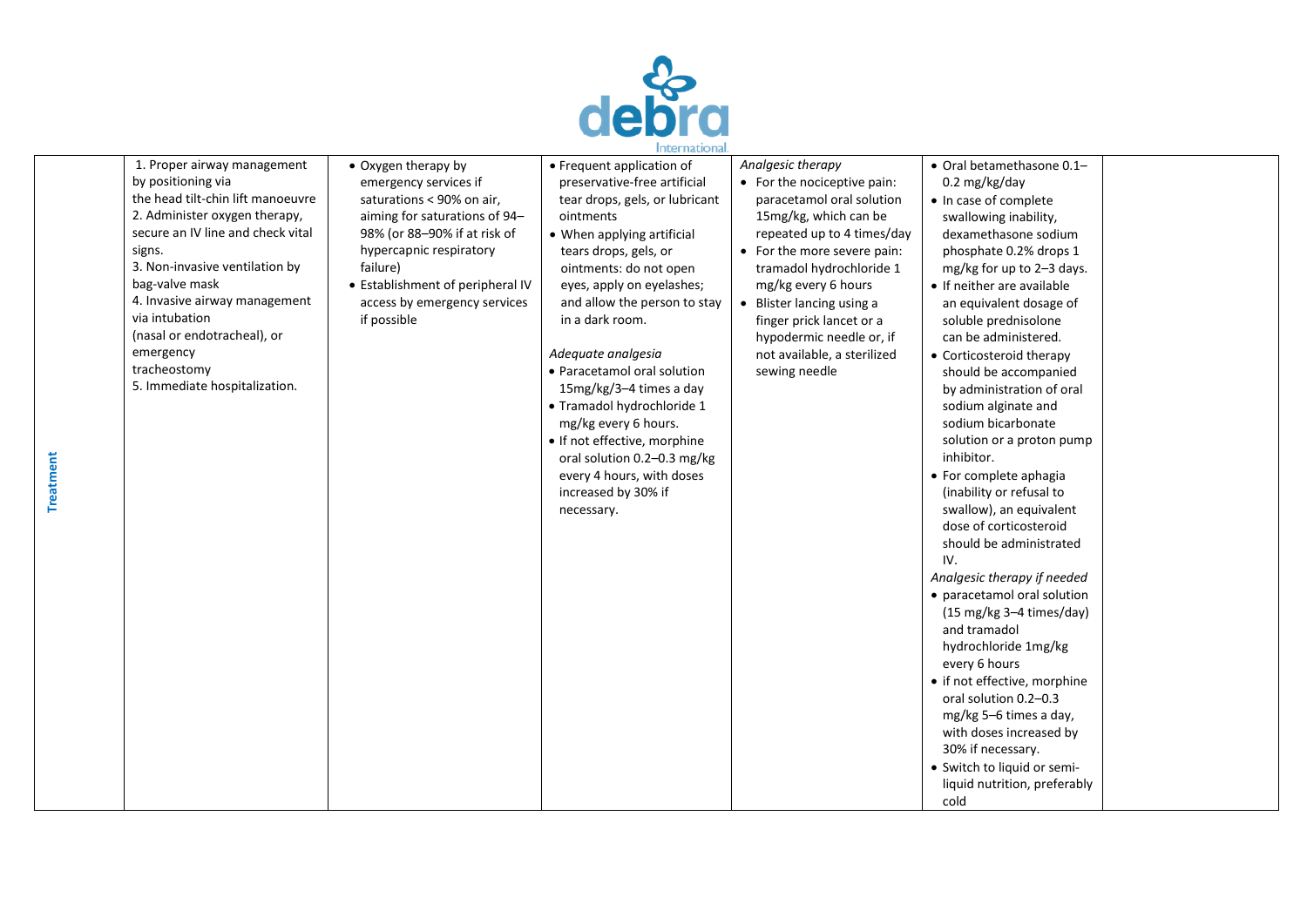

| <b>ACTION</b> |  | Emergency call <sup>2</sup>                                                                                                                                                                                    |                                                                                                                                                                                                                                                                              |  |
|---------------|--|----------------------------------------------------------------------------------------------------------------------------------------------------------------------------------------------------------------|------------------------------------------------------------------------------------------------------------------------------------------------------------------------------------------------------------------------------------------------------------------------------|--|
|               |  | If treatment at home is not<br>recommended or not<br>effective (failure to drain<br>the blister or immediate<br>relapse, or new-born/infant<br>still being agitated and<br>crying): management at<br>hospital. | • In case of persistent<br>inability to swallow in<br>infants, lack of<br>improvement within 2-3<br>days in children and<br>adults, complete<br>dysphagia with<br>inadequate fluid intake or<br>untreatable pain:<br>hospitalization.<br>• Refer to specialised<br>dietitian |  |

KEY: \* If you are linked or close to an EB clinical centre, go to that hospital;  $\uparrow$  HIGH,  $\downarrow$  LOW; mg: milligrams; kg: kilograms; IV: intravenous;

#### **At the hospital**

#### **For emergency management steps of above events at the hospital site or EB Centre.**

See the full "Emergency management in epidermolysis bullosa: consensus clinical recommendations from the European reference network for rare skin *diseases" Mellerio et al 2020* 

*[https://ern-skin.eu/wp-content/uploads/2020/08/Emergency-management-in-EB.pdf]*

#### **To understand and know more about EB go to WHAT IS EB?**

*[https://www.debra-international.org/what-is-eb]*

## *References:*

- *Mellerio J E et al 2020*
- *Clapham J, Snelson K, et al. Epidermolysis Bullosa – care of adult patients during clinical and surgical procedures. Guy's and St Thomas' Hospital NHS. Guidance 2019*
- *Greenblatt D et al 2021 [https://www.debra-international.org/pregnancy-childbirth-aftercare-cpg]*